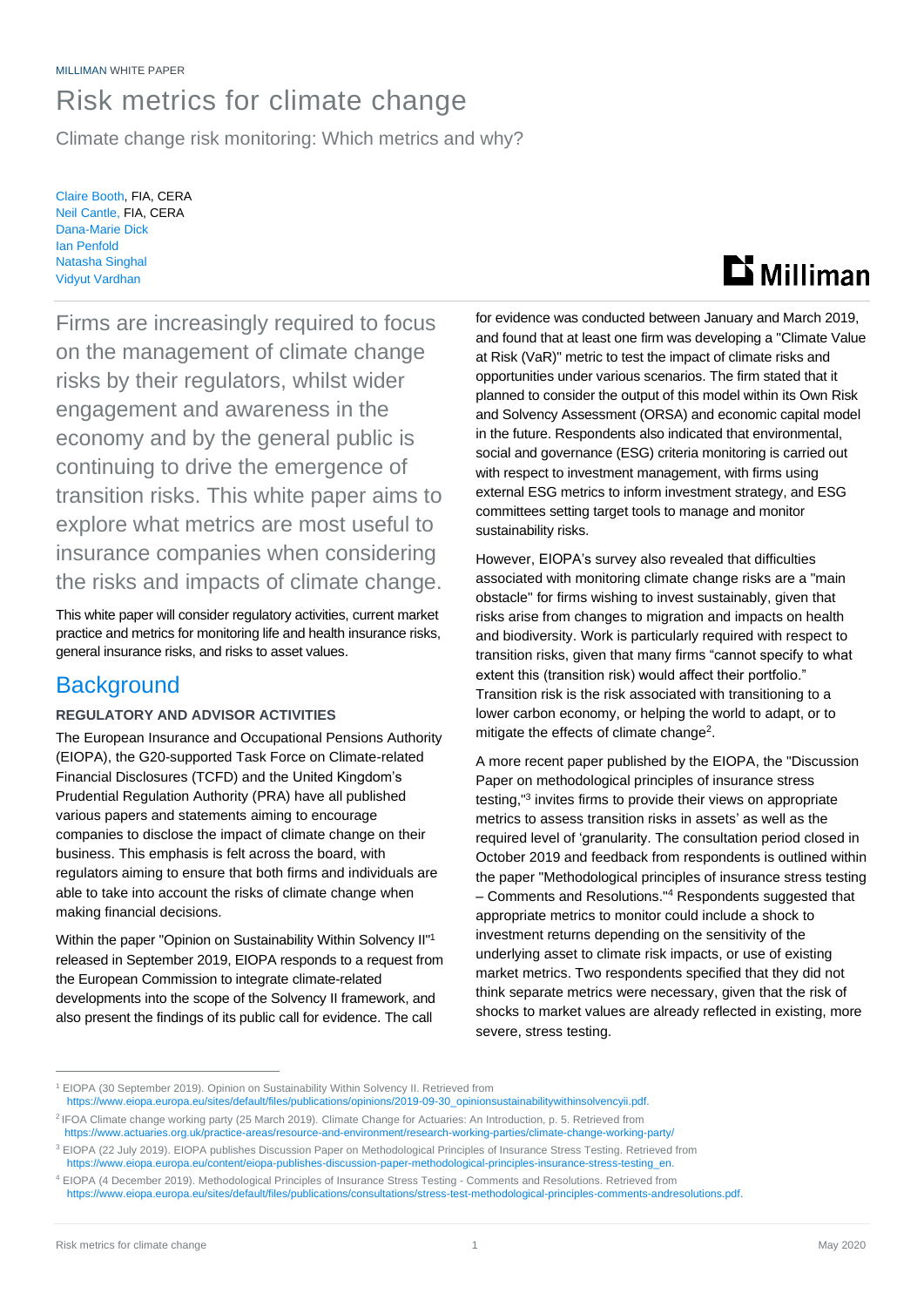The PRA's supervisory statement of 2019<sup>5</sup> asks firms to consider quantitative and qualitative metrics in order to monitor their exposure to climate change risks and "to monitor progress against their overall business strategy and risk appetite." The paper emphasises that these metrics should be used by a firm's board to aid decision making and should be updated regularly. The PRA appreciates that metrics used in this light are something that will "evolve and mature" with experience. Some examples of areas where metrics might be useful are in monitoring climate exposures resulting from changes to investment portfolios and in monitoring the impact of physical risks on outsourcing and supply chains. Physical climate change risks relate to specific weather events (e.g. heatwaves, floods and storms) and longer-term shifts in the climate (e.g. precipitation patterns, sea level rise and rising mean temperatures).

However, the approach by the TCFD in its 2017 report, "Recommendations of the Task Force on Climate-related Financial Disclosures<sup>"6</sup> is more direct in offering guidance. "Metrics and Targets" are one of four core elements of recommended climate-related financial disclosures set out by the TCFD. Investors and stakeholders, it argues, need to appreciate how a firm measures and monitors both the risks and opportunities presented by climate change. Benefits of the disclosure of this information are that outsiders can:

- More effectively assess a firm's risk-adjusted returns
- Understand a firm's exposure to climate issues
- Appreciate a firm's advances in managing climate issues
- Benchmark firms against one another

The TCFD guidance suggests three recommended disclosures under its "Metrics and Targets" element. First, firms should disclose the metrics used to assess climate risks and opportunities, and they should be aligned with the company strategy and risk management processes. The paper outlines a number of potential risks and opportunities which might need to be covered by these metrics. Risks include changing customer behaviour, exposure to litigation or policy changes, costs of transition to lower emissions technology, reputational issues, increased severity of weather events and rising sea and temperature levels. Examples of opportunities that may need to be covered by metrics include increased efficiency, use of new technology and energy sources, development of climate adaptation and insurance risk solutions and access to new markets and assets. The insurance section of the

"Supplemental Guidance for the Financial Sector" 7 from the TCFD states that insurance companies should also provide annual aggregated expected losses from weather-related catastrophes for their property business, by geographical area.

Second, disclosure should cover the firms' greenhouse gas emissions. The purpose of emission metrics is to indicate those firms that have higher emissions and are therefore likely to be more impacted by transition risks.

Finally, firms should describe their climate-related targets used and their performance against such targets. The timeframe for which the target applies should be considered, as should the year from which any progress against the target is measured and the performance indicators that will be used to measure progress.

The TCFD states that it believes that any material information on metrics and targets should be disclosed within annual financial filings. It also says that one of its key areas for further work will be in developing standardised metrics for the financial sector.

In the "TCFD Recommendations Report Annex"<sup>8</sup> the TCFD suggests specific carbon-related metrics that can be used to assess the carbon exposure of an asset portfolio. The paper offers descriptions, formulae and methodology for each metric suggested. Metrics include a weighted average carbon intensity, carbon footprint, exposure to carbon-related assets and carbon intensity. Appendix 1 of this TCFD report also offers some examples of potential climate impacts by financial category; for example it examines potential climate impacts and metrics in areas such as operational expenditure ("OpEx") and capital expenditure ("CapEx"), tangible and intangible assets and revenue. Example metrics offered by the TCFD are outlined in Figure 1.

#### **FIGURE 1: EXAMPLE METRICS DESCRIBED IN TCFD RECOMMENDATIONS ANNEX, APPENDIX 1**

| <b>FINANCIAL</b><br><b>METRIC</b> | <b>CLIMATE -RELATED</b><br><b>IMPACT</b>                                       | <b>EXAMPLE</b><br><b>METRIC</b>                                                                                                             |
|-----------------------------------|--------------------------------------------------------------------------------|---------------------------------------------------------------------------------------------------------------------------------------------|
| <b>Tangible Assets</b>            | Change in value of assets<br>based on emissions, energy<br>or water intensity  | Value, and percentage by<br>value, of assets located in<br>coastal or flood zones                                                           |
| <b>Assets: CapEx</b>              | Increase in CapEx in<br>equipment or technologies<br>to manage transition risk | Percentage of CapEx allocated<br>to low-carbon or renewable<br>assets, deployment of low-<br>carbon technology, efficiency of<br>facilities |
| Liabilities                       | Increase in legal liability for<br>climate-related risks                       | Amount reserved for pending<br>legal actions                                                                                                |

<sup>5</sup> PRA (April 2019). SS3/19: Enhancing Banks' and Insurers' Approaches to Managing the Financial Risks From Climate Change. Retrieved from [https://www.bankofengland.co.uk/-/media/boe/files/prudential-regulation/supervisory-statement/2019/ss319.](https://www.bankofengland.co.uk/-/media/boe/files/prudential-regulation/supervisory-statement/2019/ss319)

<sup>6</sup> TCFD (June 2017). Final Report: Recommendations of the Task Force on Climate-related Financial Disclosures. Retrieved from [https://www.fsb-tcfd.org/wp-content/uploads/2017/06/FINAL-2017-TCFD-Report-11052018.pdf.](https://www.fsb-tcfd.org/wp-content/uploads/2017/06/FINAL-2017-TCFD-Report-11052018.pdf)

<sup>7</sup> TCFD (June 2017). Annex D: Supplemental Guidance for the Financial Sector. Implementing the Recommendations of the Task Force on Climate-related Financial Disclosures. Retrieved fro[m https://www.tcfdhub.org/Downloads/pdfs/E20%20More%20information%20on%20supplemental%20guidance%20for%20the%20financial%20sector.pdf.](https://www.tcfdhub.org/Downloads/pdfs/E20%20More%20information%20on%20supplemental%20guidance%20for%20the%20financial%20sector.pdf)

<sup>8</sup> TCFD (June 2017). Annex: Implementing the Recommendations of the TCFD. Retrieved fro[m https://www.fsb-tcfd.org/publications/final-implementing-tcfd-recommendations/.](https://www.fsb-tcfd.org/publications/final-implementing-tcfd-recommendations/)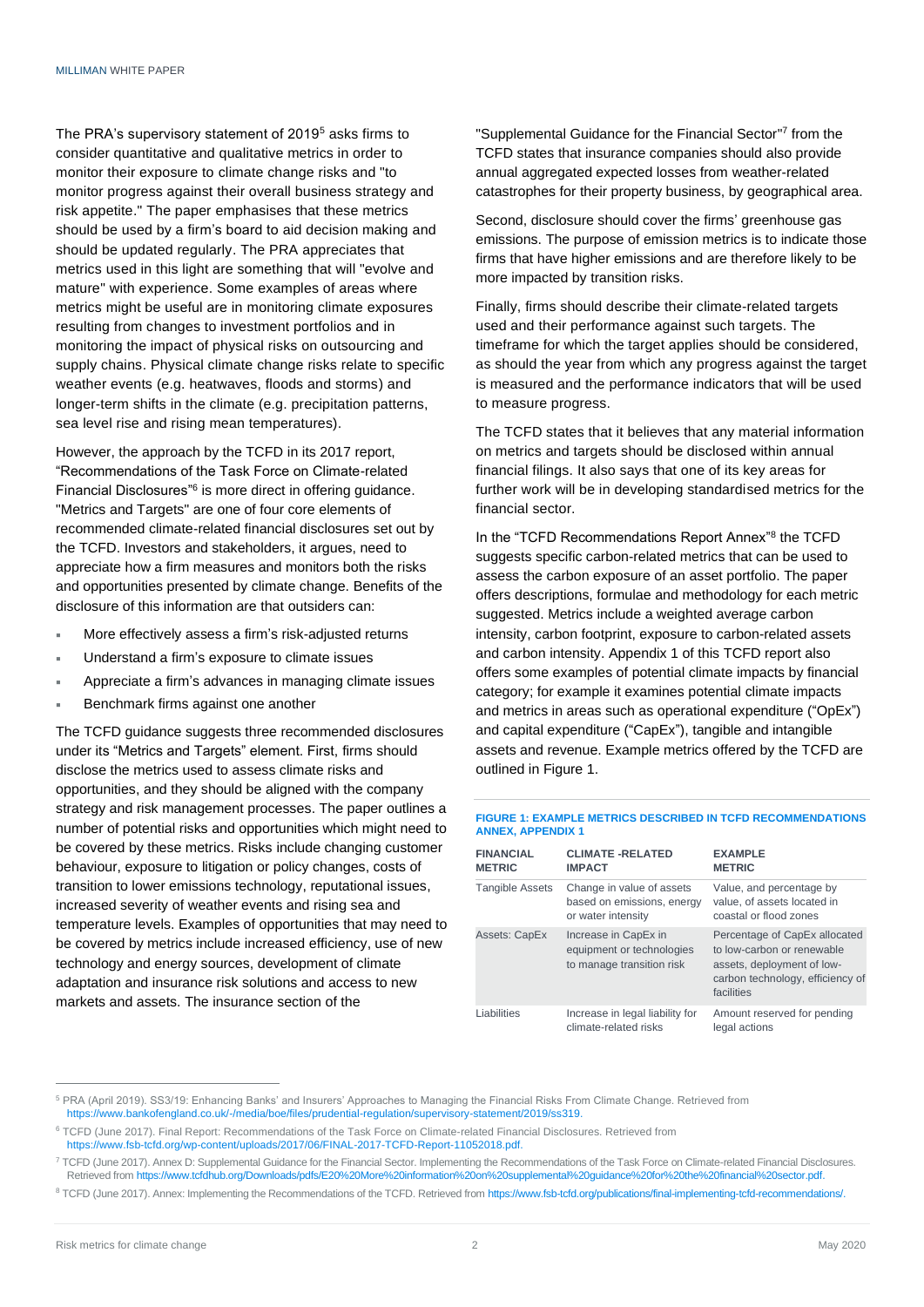Whilst the metrics aren't specifically all relevant to insurance firms, they do provide some good examples of how firms can link known financial categories to climate impacts and then to metrics. In some areas, for example changes in intangible assets such as brand value or reputation, the TCFD report does not offer any example metrics. This most likely reflects the lack of measurability in these softer, less tangible, areas.

## In summary, although the PRA and EIOPA strongly recommend disclosures from companies regarding the impact of climate change on their business, these guidelines do not always provide specific recommendations as to what metrics companies should monitor or disclose. This report intends to bridge the gap between the regulatory and advisory body requirements and specific metrics that firms could use to monitor the impact of climate change on their business.

## **CURRENT MARKET PRACTICE**

In order to assess where firms are on their journeys in monitoring climate risks and disclosing climate-related risk metrics, we have done a brief survey of publicly available information released by insurance firms with respect to climate change metrics.

We assessed public information for 13 life firms, 10 health firms and 17 property and casualty (P&C) firms, primarily based within the United Kingdom. Information covered included TCFD disclosures, annual reports, Solvency and Financial Condition Reports (SFCRs) and any other climate change-related documents released online. The majority of companies disclosed minimal information on their climate-related risks and opportunities, and generally disclosed no information on climate risk metrics or the types of risk metrics they are monitoring. As one might expect, this indicates that firms are at early maturity in terms of disclosing financial risks of climate change. We would expect to see more disclosure and public reporting in the future in light of the broad regulatory emphasis on disclosure of risks.

Some of the larger companies have TCFD disclosures published on their websites; for example, L&G, Aviva, AXA and AIG have published dedicated TCFD reports. Other firms have published similar types of documents, covering their approaches to sustainability and climate change risks, but these documents don't typically cover specific metrics. Where metrics are disclosed in TCFD reports, they are often limited to those defined by the TCFD, and therefore primarily relate to carbon exposures of either the company or the company's asset portfolio. Publicly disclosed metrics within TCFD reports studied include:

- Carbon emission intensity (tonnes of carbon dioxide per £1 million invested) by asset class
- Company operational carbon emissions
- Investment in low carbon assets, such as low carbon infrastructure or green bonds
- Revenue generated from sustainable solutions
- Fossil fuel reserves
- ClimateWise score<sup>9</sup>
- Climate VaR<sup>10</sup>
- Weather-related losses for insurance liabilities
- Target CO2 reduction required to meet the Paris agreement's 2-degree Celsius pathway<sup>11</sup>

It should be noted that metrics disclosed by firms won't typically be the same as those that they monitor internally as part of a wider risk framework. In the next section of this report, we look at some metrics that might be relevant to firms.

## Climate change metrics

## **WHERE TO START?**

Which risk metrics are appropriate for a firm to monitor? The answer relies upon certain other aspects of a firm's risk management framework being developed in tandem. These supporting components broadly consist of:

- 1. Being able to articulate where climate change risks touch your business: identifying climate change **risk exposures**. Once understood, metrics assessing the extent of the risk exposure can be monitored.
- 2. Producing engaging narratives covering routes through which these risks could manifest: identifying plausible climate change **risk scenarios**. Through building an understanding of where risks can arise, it is possible to begin to understand the drivers of risks that cause issues if crystallised. Once understood, metrics for these drivers can be monitored. Additionally, firms can monitor metrics which assess the impact of the risk once crystallised.
- 3. Defining which outcomes matter to the business: selecting the scenarios that are sufficiently severe to fall outside climate change **risk tolerance**. This helps define which metrics it is most important to monitor, by excluding less material risks.

The following sections identify plausible risk exposures and scenarios which lead to climate change risks causing severe issues for insurance firms. The examples cover climate change risks that firms might typically be exposed to, but are illustrative and intended to be broadly applicable, given that each individual firm will have a unique climate risk profile. The content of this research report is not product-specific and aims to cover life, health and general insurance lines of business.

<sup>9</sup> The ClimateWise Principles provide a framework for the insurance industry to disclose climate-related risk and opportunities. A ClimateWise score is calculated for participating firms and members are scored on the evidence they provide to demonstrate that they comply with the ClimateWise Principles. <sup>10</sup> In development by Aviva.

<sup>11</sup> United Nations Climate Change. What Is the Paris Agreement? Retrieved fro[m https://unfccc.int/process-and-meetings/the-paris-agreement/what-is-the-paris-agreement.](https://unfccc.int/process-and-meetings/the-paris-agreement/what-is-the-paris-agreement)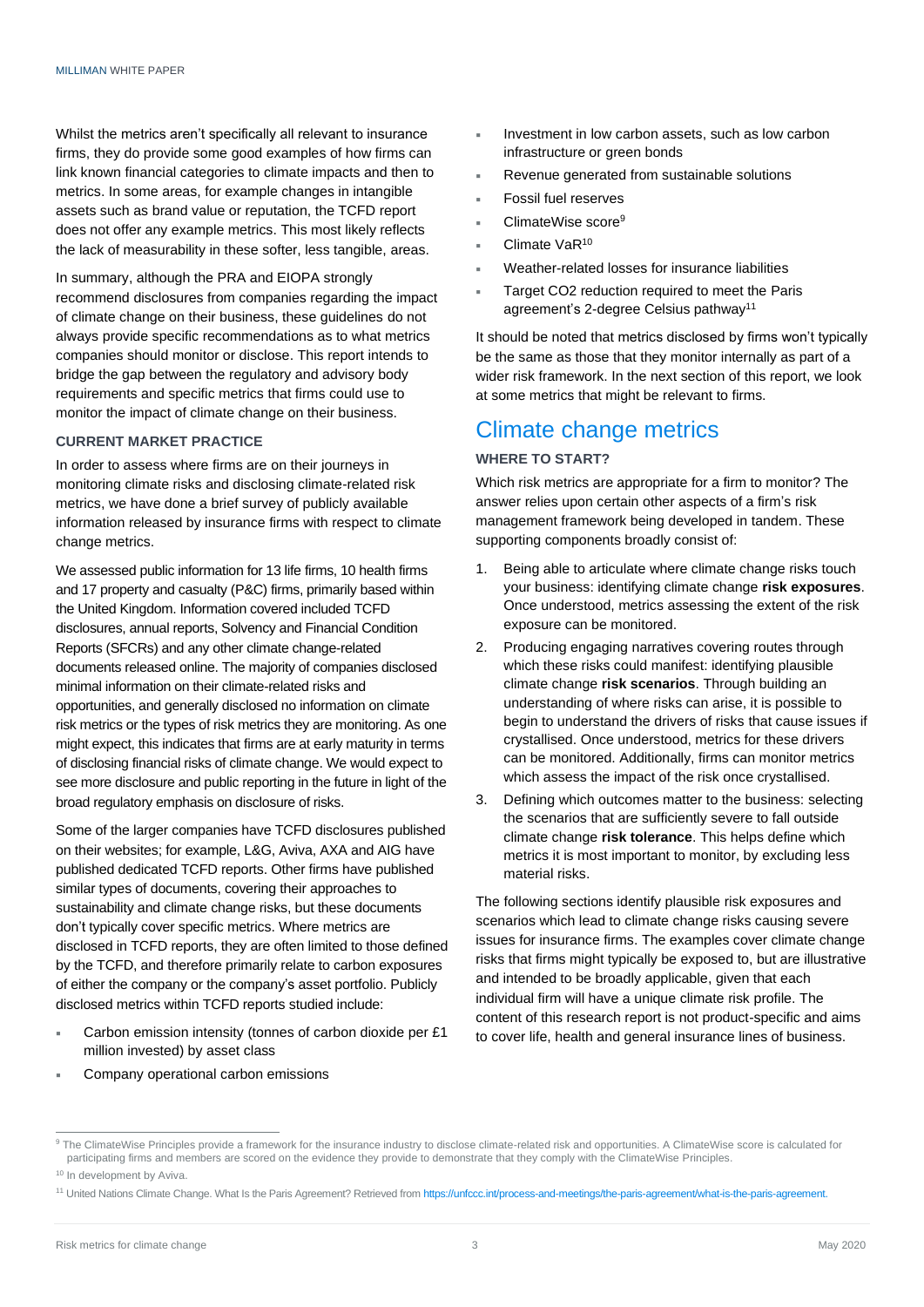#### **GENERAL PRINCIPLES**

There are a number of general principles worth highlighting when identifying and discussing appropriate climate risk metrics. Given the unique nature of climate risks, these principles are somewhat different from those used for other types of risk metrics.

First, historical data is rarely relevant: metrics must be forward-looking in order to capture the evolving nature of climate risks. As natural catastrophes become increasingly frequent and severe, past data will be insufficient in identifying or assessing future risks. Similarly, transition risks will rapidly evolve as attitudes of policy makers, investors and customers change. This forward-looking requirement will lead to the employment of new and novel techniques and increased use of expert judgement.

Second, time horizons matter. Where possible, metrics should reflect estimation of risks over different time horizons to reflect the long-term nature of climate risks, and how these risks will change over time. For example, metrics and scenarios might want to attempt to assess the risk level within one year, five years, 10 years, and beyond.

Finally, given that climate change is an emerging risk and one where best practice with respect to risk management is developing, many metrics are initially likely to have a "red" status (if using a red/amber/green system to define whether a risk is currently within risk appetite). Firms should then define a set of actions which enable them to transition from the current metric to the point at which the metric status becomes "green." Additionally, it is important that firms recognise, and ideally disclose, the limitations of their metrics. This will allow firms to appreciate the extent to which decision making should be based upon the metrics, as well as to refine the metrics in the future.

### **RISKS TO ASSETS AND INVESTMENTS Risk exposures**

As discussed above, the first step is to identify the risk exposures posed by climate change. On the asset side, the risks most relevant to insurance firms are:

 The risk of a decline in asset values. As an example, there is the risk of a decline in the value of shares in utility companies or the income yield associated with owning them. This could occur as the economy transitions towards becoming low-carbon and green alternatives become prevalent. Proximate risks are primarily transition-based, although in the longer term physical risks will be applicable to certain types of assets, such as property.

 In the more extreme scenario, assets could become "stranded." In other words, some assets could become obsolete because they no longer have value or no longer yield income, due to external climate-related factors. Specific future climate-related examples include oil and gas resources held in reserve, which may not be extracted in the future as external pressures or climate consciousness prevent it. Similarly, infrastructure investments could become obsolete if they are usurped by new, green technologies.

Therefore, the first metric worth monitoring is the extent to which assets held within an insurer's portfolio are at risk of being stranded or at risk of value erosion. An obvious first point of call here would be to assess the carbon intensity of each asset in the portfolio, in order to identify carbon-intensive industries which are most likely to be unviable in the long term, should green alternatives prevail. In order to calculate such a metric, a firm would need to obtain data on the carbon intensity of particular sectors or companies within its bond and equity portfolios, which it can then weight by the proportion of its portfolio invested in each particular sector or company.

External providers of ratings for equities and corporate bonds can be useful in providing data or ratings in this context. Some providers and metrics that insurers are using are outlined in Figure 2. Figure 3 covers AXA as a specific case study.

#### **FIGURE 2: EXAMPLE DATA SOURCES OR PROVIDERS USED TO MEASURE CLIMATE CHANGE EXPOSURE IN ASSET PORTFOLIOS**

| <b>COMPANY</b>                   | <b>METRIC</b>                                                                                                            | <b>DATA PROVIDER</b><br><b>OR PARTNER</b>                                                                                       | <b>DESCRIPTION</b>                                                                                                                                                                                           |
|----------------------------------|--------------------------------------------------------------------------------------------------------------------------|---------------------------------------------------------------------------------------------------------------------------------|--------------------------------------------------------------------------------------------------------------------------------------------------------------------------------------------------------------|
| AXA <sup>12</sup>                | Carbon intensity                                                                                                         | <b>Beyond Ratings</b>                                                                                                           | Carbon footprint,<br>expressed in tonnes of<br>equivalent CO2/gross<br>domestic product<br>("GDP"), for sovereign<br>debt.                                                                                   |
| Legal &<br>General <sup>13</sup> | <b>Total Carbon</b><br>Footprint                                                                                         | <b>Trucost ESG</b><br>Analysis (S&P<br>Global) and<br>Bloomberg                                                                 | Carbon footprint of Legal<br>& General's portfolio,<br>expressed in tonnes of<br>equivalent CO2 per £1<br>million of revenues.                                                                               |
| Aviva <sup>14</sup>              | Alignment of<br>investment<br>portfolio to the<br>International<br>Energy Agency's<br>2-degree Celsius<br>scenario level | Paris Agreement<br><b>Capital Transition</b><br>Assessment<br>(PACTA) model<br>developed by<br>2Degrees Investing<br>Initiative | Assesses extent to<br>which the utilities sector<br>exposure of Aviva's<br>corporate credit and<br>equities funds are<br>aligned to the 2-degree<br>Celsius climate warming<br>trajectory target by<br>2023. |

<sup>12</sup> AXA (June 2019). 2019 Climate Report, p. 17. Retrieved fro[m https://www-axa-com.cdn.axa-contento-118412.eu/www-axa-com%2F667045c2-cc3c-4f65-a888-](https://www-axa-com.cdn.axa-contento-118412.eu/www-axa-com%2F667045c2-cc3c-4f65-a888-18753c463d9c_axa2019_ra_en_climate_report_2.pdf) [18753c463d9c\\_axa2019\\_ra\\_en\\_climate\\_report\\_2.pdf.](https://www-axa-com.cdn.axa-contento-118412.eu/www-axa-com%2F667045c2-cc3c-4f65-a888-18753c463d9c_axa2019_ra_en_climate_report_2.pdf)

<sup>13</sup> Legal & General. TCFD Report 2018, p. 29. Retrieved from [https://www.legalandgeneralgroup.com/media/2959/tcfd-final-mar2019.pdf.](https://www.legalandgeneralgroup.com/media/2959/tcfd-final-mar2019.pdf)

<sup>&</sup>lt;sup>14</sup> Aviva. Climate-Related Financial Disclosure: Aviva's 2018 Climate-Related Financial Disclosure, p. 12. Retrieved fro[m https://www.aviva.com/social-purpose/climate](https://www.aviva.com/social-purpose/climate-related-financial-disclosure/)[related-financial-disclosure/.](https://www.aviva.com/social-purpose/climate-related-financial-disclosure/)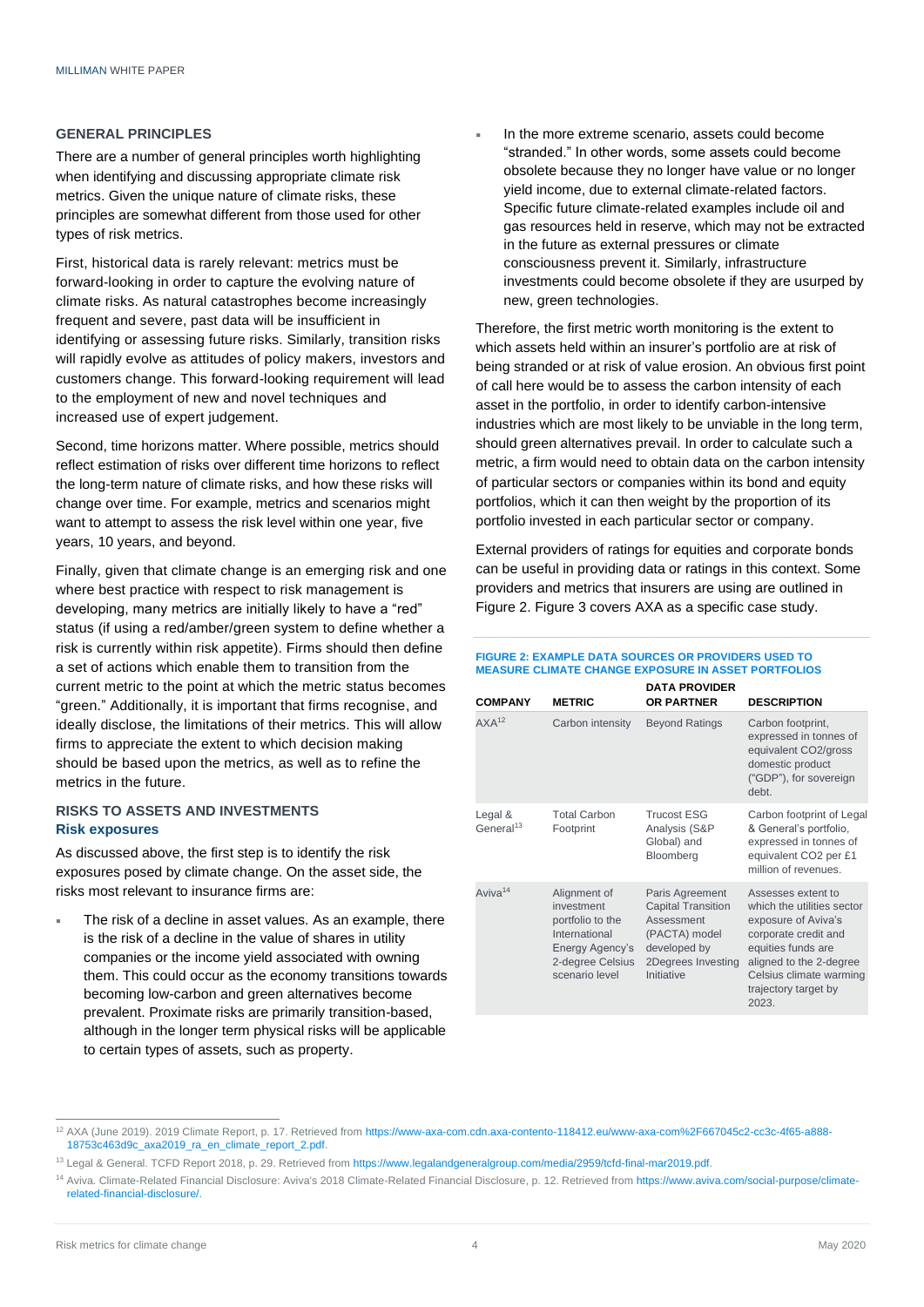#### **FIGURE 3: HOW DOES A LEADING INSURER MEASURE CARBON INTENSITY OF ASSETS?**

In AXA's 2019 Climate Report, <sup>15</sup> the company reveals that it has collaborated with various data partners to help create a dashboard of climate key performance indicators (KPIs) by asset class. For example, AXA has worked with the Swiss environmental Fintech firm Carbon Delta on climate risk to provide a selection of metrics relating to corporate bonds and equity assets. One particular example is the "Warming Potential" metric, which calculates a "contribution to global warming, expressed in temperature," for a given asset class. Through expressing this metric as a temperature, AXA, with the help of Carbon Delta, is actively trying to increase insight into what a "Paris-aligned" investment portfolio should look like, bearing the 2-degree Celsius limit set out by the agreement in mind.

At a high level, the Warming Potential methodology aims to use top-down data such as the country-level Paris Agreement commitments and bottom-up company-level economic and sector data. The metric combines the following approaches:

- A "sector-specific" approach taking into account the regulatory perspective of a country's economic sectors. For example, carbon-intensive industries such as utilities, which are nonetheless key to the working of an economy, are given a bigger share of the "2-degree Celsius-compliant" carbon budget than other less carbon-intensive sectors.
- A "sector-agnostic" approach, which is based on an absolute emissions intensity view, regardless of the sector or the functioning of an economy. This approach rewards companies performing well, irrespective of the sectors in which they operate.
- Taking into account green patents issued by companies, as an indicator of those firms which are developing the green technologies needed to transition.

As a result, Carbon Delta provides a Warming Potential metric for AXA that takes into account both absolute and sector-relative contributions to climate warming. The key benefit of the approach is that it recognises sector contributions to climate transition, as well as companyspecific progress on reducing emissions.

Whilst use of such metrics is a key first step in understanding a current portfolio's exposure, making investment decisions, and monitoring the evolving portfolio going forward, such metrics sometimes do provide a simplistic view of the world. Limitations include the fact that the metrics do not cover monitoring of the drivers of potential decline in asset values (covered in the next section), nor do they convey factors beyond the current carbon intensity of the industry. For example, a company which might appear a poor investment from a carbon perspective could still be a viable long-term investment, if it transitions its business from carbon-intensive products to green and sustainable products. As an example, energy companies that start to transition to producing renewable energy could be viable longterm investments if they transition successfully and at the appropriate time.

There are a number of areas firms can begin to think about that should allow them to progress to more sophisticated types of metrics and monitoring of their asset portfolios. Some ideas and examples are outlined below.

- Assessing the extent to which firms are developing new technologies, products and processes to facilitate transition. Examples could include the number of green patents approved, or the volume of investment in new and green technologies. These types of metrics should help identify those firms within a sector that are making genuine progress towards, and commitment to, transition.
- Looking at sector-specific or country-specific climaterelated factors. For example, assessing banks with significant counterparty exposure to industrialised agriculture may yield a clearer understanding of the climate sensitivity of an asset portfolio. Such analysis could also investigate the potential credit risk of sovereign debt for countries that rely heavily on natural resources, including major mining operations.
- Considering interrelationships among sectors. For example, whilst sectors such as utilities, transport and mining are typically carbon-intensive, it is worth appreciating their criticality within society (in the absence of green alternatives) as well as within supply chains for products viewed as "green." Therefore, firms may want to assess the companies within a particular industry that are most robust from a climate risk perspective. This could be achieved through monitoring factors such as those outlined above, or comparing firms to identify factors which make a particular company stand out with respect to managing climate risks.

#### **Risk scenarios**

Assessing plausible climate risk scenarios can help provide a context within which to analyse risk exposures, and identify the key drivers of risk worth monitoring.

<sup>15</sup> AXA 2019 Climate Report, op cit.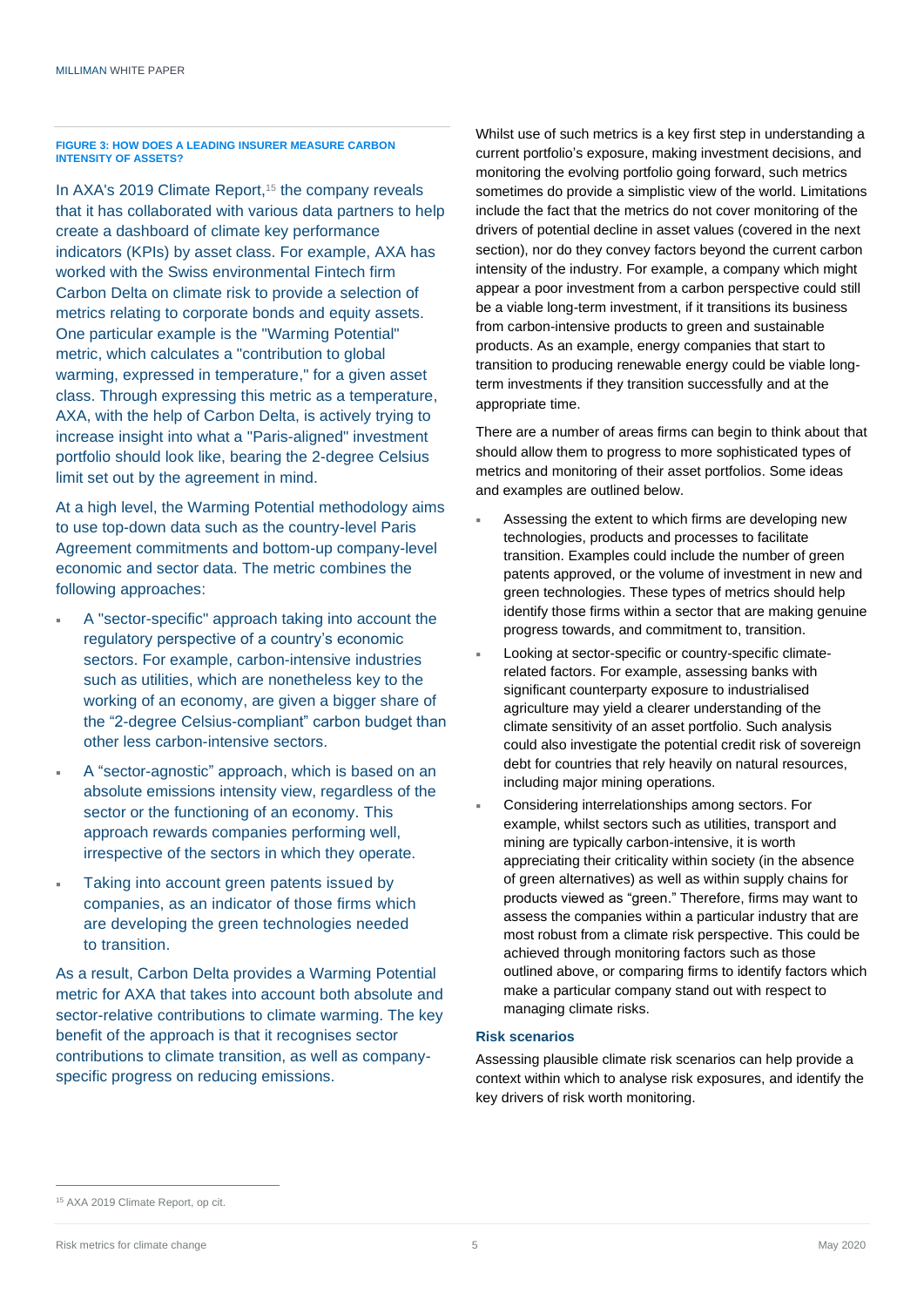Looking at the example in which a disorderly transition occurs, its impacts on assets values could be driven by a number of key factors, outlined further below. The Bank of England in its 2021 biennial exploratory scenario ("BES") report<sup>16</sup> defines such a scenario as a "late policy action scenario, where the global climate goal is met but the transition is delayed and must be more severe to compensate for the late start." Under such a scenario, action to address climate change is delayed by 10 years, resulting in a greater increase in carbon prices in order to meet climate targets. Behaviour is adjusted in response, but this results in significant impacts on asset prices leading to a macroeconomic shock. Therefore, in such a scenario, physical risks occur quickly and transition risks are severe.

Having identified the extent to which the asset portfolio is exposed to the transition risks of climate change, more sophisticated risk monitoring would then assess the extent to which there are changes in the drivers of asset transition risks, to identify tipping points at which assets might become too risky (i.e., outside of risk tolerance and particularly vulnerable to losses in value). Drivers of asset transitions risks may include:

- Regulatory changes. These changes could provide new incentives to buy green alternatives (e.g., subsidies for greener energy sources or travel methods) and therefore divert demand away from current products. Alternatively, regulatory changes could provide a disincentive to use products that are currently carbon-intensive.
- Changes to investor sentiment regarding the future profitability of a company.
- Changes to consumer sentiment toward a company or product.

These types of drivers are particularly hard to condense into single metrics. Moreover, they are particularly prone to changing rapidly, given that changes in perceptions might rapidly alter market participant behaviour. Monitoring of such areas might focus less on particular risk metrics and more on softer qualitative analysis, expert judgement and alternative monitoring techniques. Indeed, the PRA points to use of qualitative tools and metrics as well as quantitative metrics in supervisory statement 3/19.<sup>17</sup>

For example, when assessing likely regulatory changes, monitoring may focus on current messaging from governments, political parties and other regulatory bodies. As an example, the EU's Green Deal<sup>18</sup> gives an indication of the direction European policy makers are heading with respect to climate and environmental policy.

It is then worth examining the extreme opposite scenario, in which there is minimal transition and therefore the resulting physical impacts experienced by the world are high. The BES report defines this type of scenario as a "no additional policy action scenario, where no policy action beyond that which has already been announced is delivered. Therefore, the transition is insufficient for the world to meet its climate goal." In this scenario the BES paper assumes that companies and consumers do not change their behaviour and so emissions are not reduced. Therefore, chronic changes in weather and more extreme and frequent weather events are experienced. These changes include rising sea levels, flash floods and significant increases in global average temperatures by 2080.

In terms of assets, the main asset class to be affected in this area is property, although other infrastructure assets could also be affected. Such assets are vulnerable to extreme climate impacts; in particular, property valuations are likely to be impacted by increased physical risks such as flooding. Increased flooding risk arises as climate change causes more rainfall within short periods, as well as resulting in rising sea levels. Equities and bonds held by insurers could be indirectly affected if company business locations or assets become affected by these impacts.

To assess the extent of the risk posed by the current asset portfolio, firms should measure their exposure to physical assets affected by physical climate change risks, by calculating the exposure to such assets as a percentage of the total asset portfolio. Further exposure metrics can be developed such as distribution of property portfolio by geographical area, distribution of property by flood risk category or percentage of property in coastal areas. A red/amber/green (RAG) status could be assigned to each geographical area based upon the risk of flooding in each future time period.

The Intergovernmental Panel on Climate Change (IPCC) provides projections of future global rainfall levels, with the UK expecting to experience 10% more<sup>19</sup> average annual rainfall by 2100. <sup>20</sup> Such projections can be used to estimate future risk of inland flooding by geographical area and therefore assign a risk rating to property within asset portfolios. Similar risk ratings can be applied using sea level projections to assess risk in coastal areas. Typically, the risk of inland flooding is combined with an assessment of coastal flooding from windstorms to obtain a combined flood risk metric.

Use of catastrophe models may be helpful in studying scenarios and simulations of extreme rainfall in short time periods.

<sup>&</sup>lt;sup>16</sup> Bank of England (18 December 2019). The 2021 Biennial Exploratory Scenario on the Financial Risks From Climate Change: A Discussion Paper. Retrieved from [https://www.bankofengland.co.uk/paper/2019/biennial-exploratory-scenario-climate-change-discussion-paper.](https://www.bankofengland.co.uk/paper/2019/biennial-exploratory-scenario-climate-change-discussion-paper)

<sup>17</sup> PRA SS3/19, op cit.

<sup>18</sup> European Commission. A European Green Deal. Retrieved from [https://ec.europa.eu/info/strategy/priorities-2019-2024/european-green-deal\\_en.](https://ec.europa.eu/info/strategy/priorities-2019-2024/european-green-deal_en)

<sup>19</sup> Compared to 1986 to 2005.

<sup>&</sup>lt;sup>20</sup> IPCC. AR5 Synthesis Report: Climate Change 2014. Retrieved from [https://www.ipcc.ch/report/ar5/syr/.](https://www.ipcc.ch/report/ar5/syr/)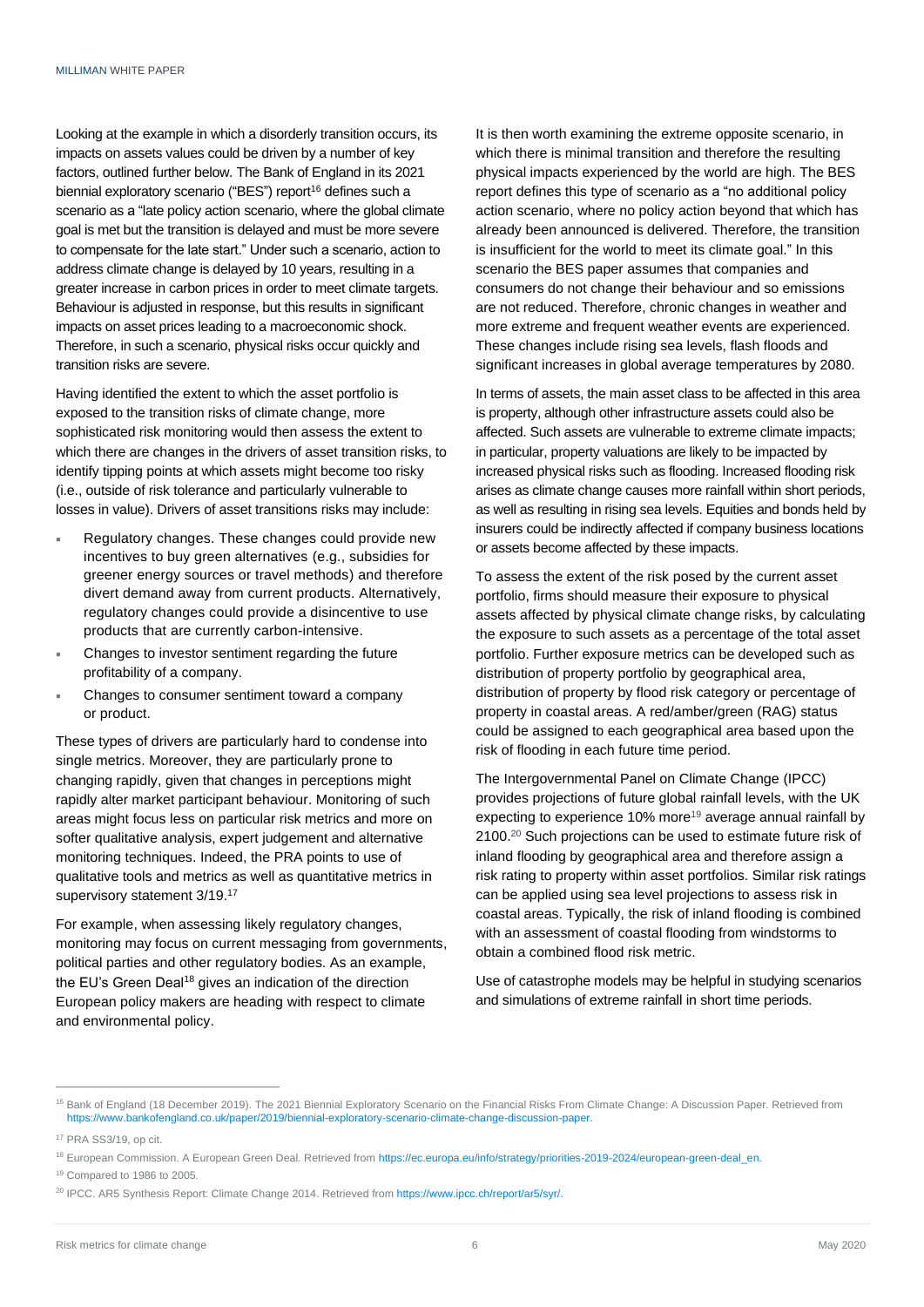Metrics could also cover the extent of diversification among regions of different physical risk within the portfolio, to identify whether risk is being mitigated this way.

Physical impacts and metrics under a minimal transition scenario are explored further within the general insurance liability section later in this paper.

## **LIABILITY RISKS (LIFE AND HEALTH) Risk exposures**

The main areas in which climate change will impact the liability best estimate calculations of life and health insurers are mortality and morbidity rates. In the medium to longer term, as severe weather events become more frequent and extreme temperatures commonplace, an increase in sickness and stormrelated accidents (and therefore death rates), alongside injury and acute health condition rates, can be expected to arise.

Metrics that could be useful in terms of assessing exposure to an increase in mortality and morbidity are those that assess the profile of the current and future book of business. Useful metrics can be based on information which is currently available; some examples are included in Figure 4.

#### **FIGURE 4: EXAMPLE METRICS USED TO MEASURE RISK EXPOSURE IN LIABILITY (LIFE AND HEALTH) PORTFOLIOS**

| <b>METRIC</b>                                                | <b>DESCRIPTION/COMMENTS</b>                                                                                                                                                                                                                                                                                                                                                                                                                         |
|--------------------------------------------------------------|-----------------------------------------------------------------------------------------------------------------------------------------------------------------------------------------------------------------------------------------------------------------------------------------------------------------------------------------------------------------------------------------------------------------------------------------------------|
| <b>Composition</b><br>of book by age                         | Distribution of book in certain age bands will highlight<br>vulnerability of book to increased climate-related mortality<br>and morbidity. Temperature-related mortality risks are<br>typically more pronounced at low and high ages.<br>For long-term business, future composition of book<br>can be constructed by examining age composition of<br>current book at future time points, alongside expected<br>age profile of new business written. |
| Composition<br>of book by<br>geography                       | Distribution of book by territory or state in order to<br>indicate the proportion of policyholders based in<br>areas that are at more risk of climate-related extreme<br>weather events. To complement this metric, data is<br>required on relative vulnerability of covered<br>geographies to climate-related risks.                                                                                                                               |
| Identifying<br>and<br>monitoring<br>high-risk<br>individuals | Policyholders with health conditions, particularly<br>comorbidities, will be at higher risks from extreme<br>temperature fluctuations.                                                                                                                                                                                                                                                                                                              |
| Composition<br>of book by<br>occupation                      | Rising heat and irregular weather patterns would<br>affect certain industries more than others, such as<br>agriculture, tourism and sports. Also, transition<br>measures may reduce the need for oil workers, pilots<br>and others. Finally, hazards may increase income<br>replacement claims or lapses due to premiums<br>becoming unaffordable.                                                                                                  |
| <b>Composition</b><br>of book by<br>product type             | Annuities and pure endowment products could<br>experience higher (i.e., more favourable) mortality<br>rates due to climate change.                                                                                                                                                                                                                                                                                                                  |

## **Risk scenarios**

The relevant scenario here is the one in which there is minimal transition and therefore the resulting physical impacts experienced by the world are high. If transition is successful, we would expect the adverse impacts on current mortality and morbidity rates to be closer to minimal.

The metric of interest to firms under this scenario is the increase in mortality or morbidity rates under various temperature projections. This information then allows firms to stress-test their current (or expected future) portfolios to obtain the estimated impact on financial metrics as a result of climate-related changes in mortality and morbidity at various future points.

An outline of how a firm could approach the testing and monitoring of climate-related mortality or morbidity risks is shown in Figure 5.

| <b>STEP</b> | <b>APPROACH</b>                                                                                                                                              | <b>MONITORING / METRIC</b>                                                                                                            |
|-------------|--------------------------------------------------------------------------------------------------------------------------------------------------------------|---------------------------------------------------------------------------------------------------------------------------------------|
|             | Understand relationship<br>between extreme<br>temperatures and<br>mortality/morbidity rates.                                                                 | <b>Empirical studies covering</b><br>changes in mortality rates<br>and/or various morbidity<br>rates at extreme<br>temperatures.      |
| 2           | <b>Stress and scenario testing</b><br>of increased<br>mortality/morbidity rates<br>under various temperature<br>projections, and over<br>various timeframes. | - Increase in claims<br>cost under stress<br>- Change in Technical<br>Provisions, Own Funds,<br>and Economic Capital<br>under stress. |
| З           | Monitoring of temperature<br>changes over time.                                                                                                              | - Average temperatures,<br>by geography<br>- Extreme temperature<br>incidence<br>- Future temperature<br>projections                  |
|             | Testing of approach: would<br>risk metrics monitored have<br>spotted crystallisation of<br>stress scenarios?<br>$\rightarrow$ Refine and update.             | Feedback into steps 1, 2<br>and 3                                                                                                     |

In order to understand the relationship between temperature and health, and monitor the increase in future claim costs as a result of climate change, data is required linking future average temperatures with mortality and morbidity rates.

#### **FIGURE 5: MONITORING OF CLIMATE CHANGE-RELATED MORTALITY AND MORBIDITY RISKS**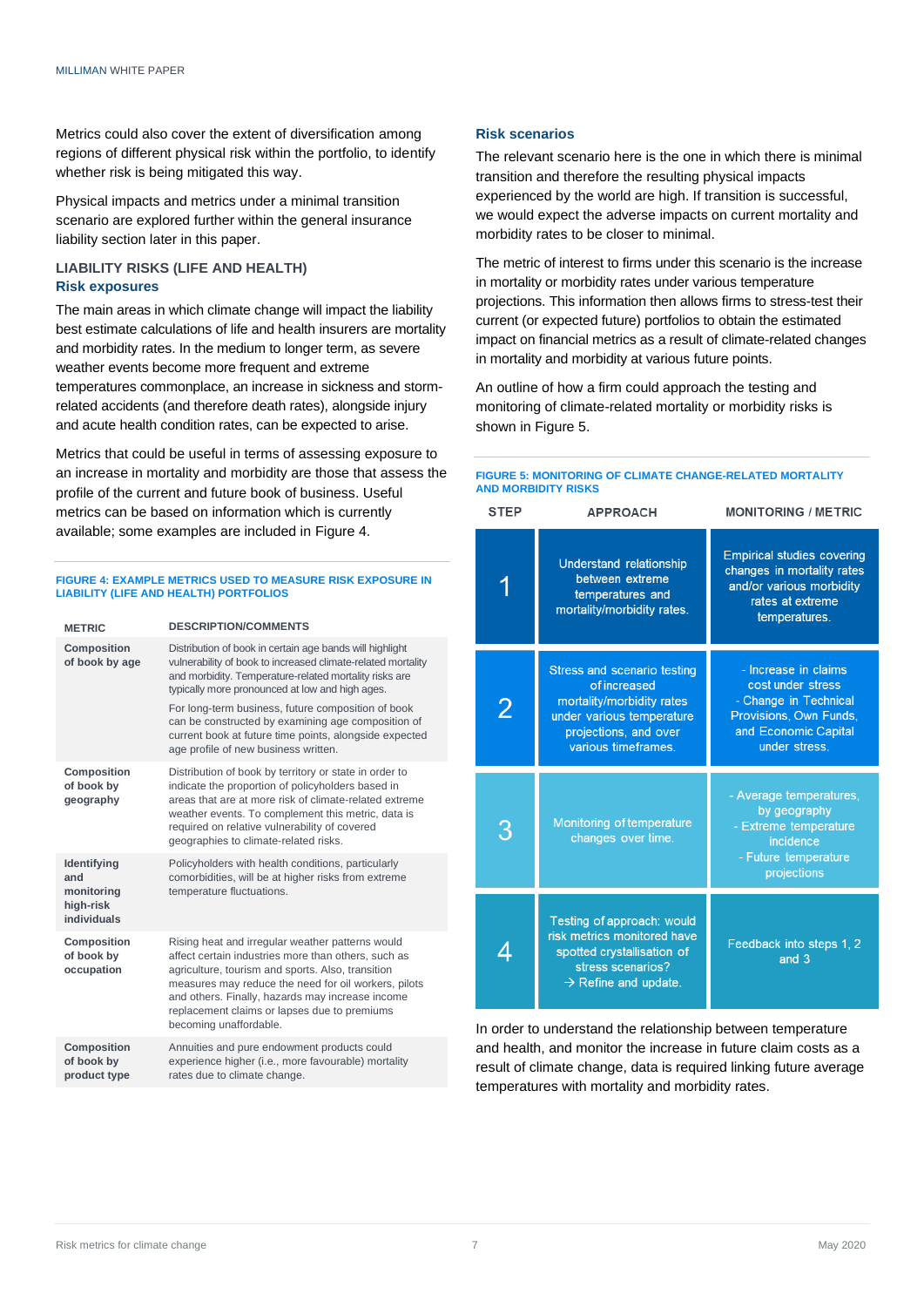#### **Mortality**

A number of empirical studies have been performed and are available for firms to utilise in order to link extreme temperatures and incidence of increased deaths. For example, a US study by Deschênes and Greenstone<sup>21</sup> estimates that by the end of the century climate change will lead to increases of 3% in the ageadjusted mortality rate.

A Lancet study, "Mortality risk attributable to high and low ambient temperature: a multicountry observational study,"<sup>22</sup> covers temperature-mortality associations across a wide temperature range for a number of countries. <sup>23</sup> The study found that risk increases slowly and linearly for cold temperatures, whereas risk escalated quickly and nonlinearly at high temperatures. As an example, Figure 6<sup>24</sup> shows the London exposure-response associations, with related temperature distributions. The distributions of deaths by temperature are shown by the bars (and right-hand side axis) whilst the relative risk (RR) at each temperature is measured by the left-hand side axis. The study showed that temperature is responsible for advancing 8.78% of deaths in the UK.





Source: Mortality risk attributable to high and low ambient temperature: A multicountry observational study.

The limitation of these types of studies is often that they tend to use and analyse historical data. However, to the extent that the historical data is available linking death rates at extreme temperatures, this data can be extrapolated to link projected increases in temperature to future potential changes in mortality rates. However, the temperature-mortality relationship is not necessarily linear, whilst impacts are likely to vary by geography and between populations because of adaptation and acclimatisation effects.

Firms may want to ensure that they continue to review the results of such studies over time, as more analysis in this area becomes available.

Once links have been made between temperature changes and mortality rates, and stress tests performed at various temperature projections, <sup>25</sup> then metrics can be used as indicators of the emergence and progression of the risk. This could involve monitoring metrics which record the progression of temperature over time, and the expected projection of temperatures in the future.

### **Morbidity**

Morbidity risks will vary by health condition. A key focus in morbidity metrics will be to develop an understanding of the relationships between climate-driven events, such as extreme temperatures, air pollution levels, and weather events, and various health conditions.

Insurers should identify and monitor health conditions that would contribute significantly to overall claims experience. Insurers face the risk that the impacts of climate change may result in claims occurring earlier, and potentially with more severe conditions, than if there were no extreme climate scenario. Such trends would lead to increases in claim frequency as well as increases in the severity of health conditions, leading to higher claim costs.

Illustrative examples in Figure 7 consider health conditions which may flare in extreme weather.

#### **FIGURE 7: MONITORING OF CLIMATE-RELATED MORBIDITY RISKS**

| <b>HEALTH</b><br><b>CONDITION</b> | <b>RISK DRIVER</b>                                                                                                                                                                    |
|-----------------------------------|---------------------------------------------------------------------------------------------------------------------------------------------------------------------------------------|
| Heart disease                     | Heart disease is exacerbated in significantly warmer and<br>colder weather. Research indicates dramatic changes in<br>temperature may also increase heart attack rates. <sup>26</sup> |
| <b>Respiratory</b><br>conditions  | High temperatures can raise the levels of ozone and<br>other pollutants.                                                                                                              |
| Cancer<br>conditions              | Exposure to increased heat from hotter weather, or<br>reduced air quality, may increase the rate of some<br>cancers within a population.                                              |
| Infectious<br>diseases            | Higher levels of waterborne disease spread through<br>flood risk, malaria zones spreading to places which<br>have become hotter                                                       |
| <b>Diagnostic</b><br>services     | Frequency of chronic conditions increase, e.g., asthma<br>due to air quality, increasing diagnostic services use<br>even if treatment of condition is not covered.                    |
| <b>Mental health</b>              | Impact of natural disasters on a policyholder's<br>environment may cause additional stress, e.g., having to<br>move due to flood risk                                                 |

<sup>&</sup>lt;sup>21</sup> Deschenes, O. & Greenstone, M. (1 October 2011). Climate Change, Mortality, and Adaptation: Evidence from Annual Fluctuations in Weather in the US. Brookings. Retrieved from [https://www.brookings.edu/articles/climate-change-mortality-and-adaptation-evidence-from-annual-fluctuations-in-weather-in-the-u-s/.](https://www.brookings.edu/articles/climate-change-mortality-and-adaptation-evidence-from-annual-fluctuations-in-weather-in-the-u-s/)

<sup>&</sup>lt;sup>22</sup> Gasparrini et al. (20 May 2015). Mortality risk attributable to high and low ambient temperature: A multicountry observational study. Lancet; Vol 386. Retrieved from [https://www.thelancet.com/journals/lancet/article/PIIS0140-6736\(14\)62114-0/fulltext.](https://www.thelancet.com/journals/lancet/article/PIIS0140-6736(14)62114-0/fulltext)

<sup>&</sup>lt;sup>23</sup> Australia, Brazil, Canada, China, Italy, Japan, South Korea, Spain, Sweden, Taiwan, Thailand, UK and US.

 $24$  Solid grey lines are minimum mortality temperatures and dashed grey lines are the 2 $\cdot$ 5th and 97 $\cdot$ 5th percentiles. "RR" is relative risk.

<sup>&</sup>lt;sup>25</sup> The IPCC has identified potential future temperature paths. Se[e htts://www.ipcc.ch/report/ar5/syr/.](htts://www.ipcc.ch/report/ar5/syr/)

<sup>&</sup>lt;sup>26</sup> British Heart Foundation. Practical Support. Retrieved from https://www.bhf.org.uk/informationsupport/support/practical-support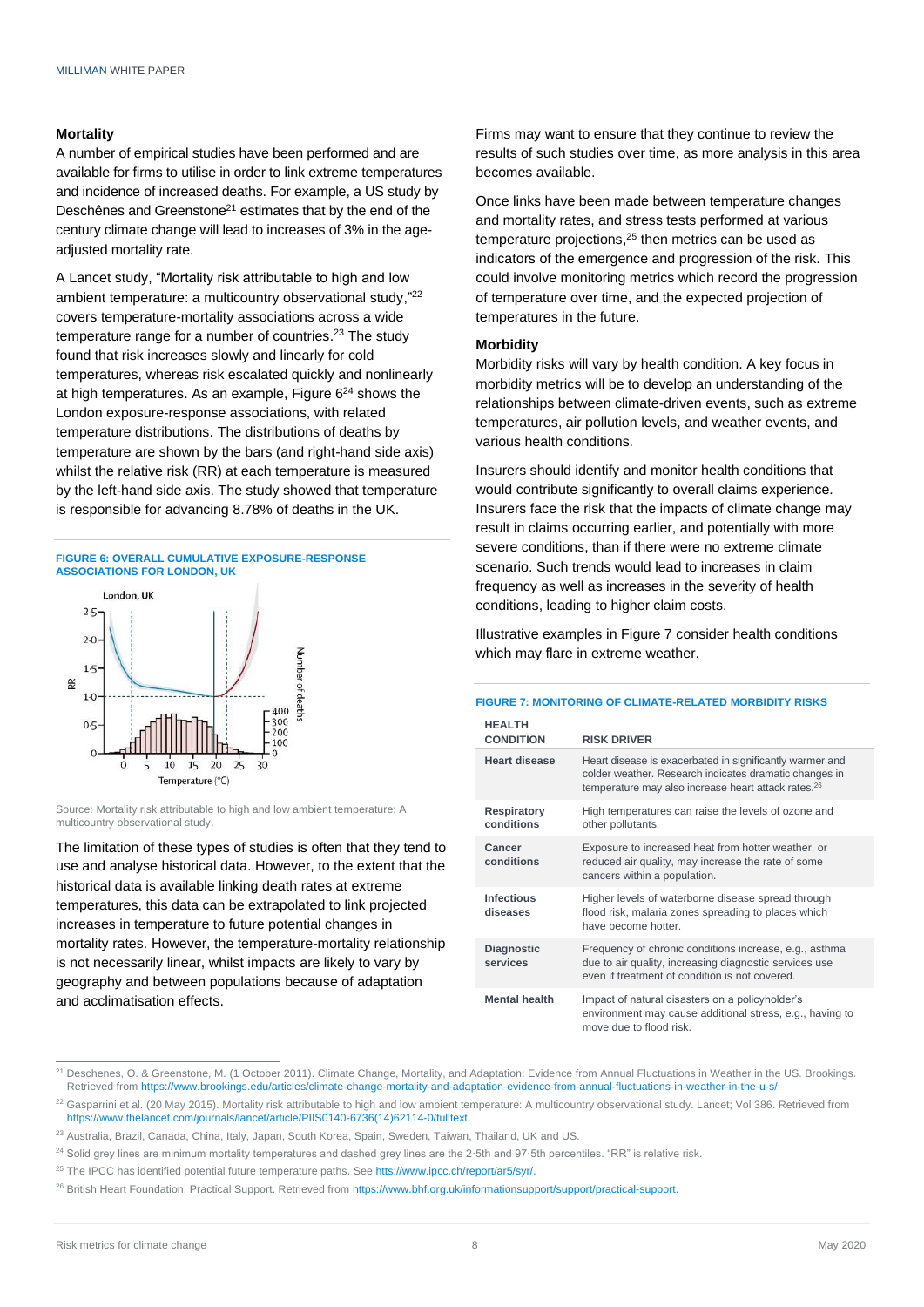The study "Hospital admissions as a function of temperature, other weather phenomena and pollution levels in an urban setting in China,"<sup>27</sup> which looks at the region of Hong Kong, has used 10 years of data to look at patterns in temperaturerelated hospital admission rates for respiratory and infectious diseases as well as cardiovascular disease. The study found that, during a hot season, hospital admissions increased by 4.5% for every 1°C increase above 29°C, and during a cold season, hospital admissions increased by 1.4% for every decrease of 1°C within the range of 8.2 to 26.9°C.

**FIGURE 8: RELATIVE RISK OF HOSPITALISATION AS A FUNCTION OF MEAN DAILY TEMPERATURE LAGGED BY 0 TO 10 DAYS (MDT (0–10)) WITHIN HONG KONG**



Source: Hospital admissions as a function of temperature, other weather phenomena and pollution levels in an urban setting in China.

This study illustrates impacts that may translate to meaningful measures for private medical insurance (PMI) insurers. Similar metrics for an insurer's relevant region can provide a starting point for measuring the impact of climate change for health insurers, with consideration to limitations mentioned on such studies earlier.

Metrics to measure the impact of climate change scenarios, such as extreme weather and rising global temperatures, will need to be specific to each health condition or service type, and look at the likely changes in the persistency rate for each health condition, linking them to claim frequency, claim severity or both.

Data on individuals' chronic conditions would be important to help determine the risk to an insurer due to changes in a particular risk driver. For example, insurers will need to know how many asthmatics are in their portfolios to be able to estimate the impact of increased pollution from high temperatures. Given the level of data insurers hold, it is unlikely this level of information is available for the purposes of climate change modelling, and assumptions based on a general population may need to be made.

Whilst PMI products are typically short-term policies, to effectively incorporate climate change modelling into business strategy, projecting over a longer term will be important.

Monitoring both mortality and morbidity conditions should entail reviewing past projections and analysing any changes to key assumptions and metrics. These may indicate a changing pattern and potentially a need to update metrics used in Step 1 of Figure 7 above.

Insurers should consider checking for the emergence of new scientific research which could form the basis of further metrics, and can be incorporated into step 2 of Figure 5. As climate change modelling grows, there are likely to be increasingly sophisticated sources of information that will be valuable for these purposes.

## **INSURANCE RISKS (GENERAL INSURANCE) Risk exposures**

Climate change will mainly impact the liability best estimate calculations of general insurers through higher claim costs. General insurers who write property insurance are exposed to the risk that the frequency or severity of extreme weather events increases as global temperatures continue to rise, resulting in a greater amount of physical damage to properties from floods and storms. Similarly, insurers that write crop insurance are exposed to the risk that severe weather events, such as floods or droughts, will result in greater physical damage to crops and hence reduced revenue for the producer.

Additionally, general insurers may provide environmental liability coverage for companies that are at risk of causing environmental damage. These policies typically cover the cost of repairing damage to the environment. As climate change effects become more severe, companies that are thought to be compounding this, such as oil companies, are more likely to have a greater number of claims made against them, and for larger amounts, resulting in higher claim costs for those insurers covering them.

Similarly to life and health risk, metrics which could be useful in terms of assessing exposure to an increase in claim costs are those that assess the profile of the current and future book of business, so that insurers can monitor the exposure to any potential large losses or accumulation of risks. Some examples are included in Figure 9.

<sup>&</sup>lt;sup>27</sup> Chan, E.Y., Goggins, W.B., Yue, J.S., & Lee, P. (1 August 2013). Hospital admissions as a function of temperature, other weather phenomena and pollution levels in an urban setting in China. Bull World Health Organ. Retrieved fro[m https://www.ncbi.nlm.nih.gov/pmc/articles/PMC3738307/.](https://www.ncbi.nlm.nih.gov/pmc/articles/PMC3738307/)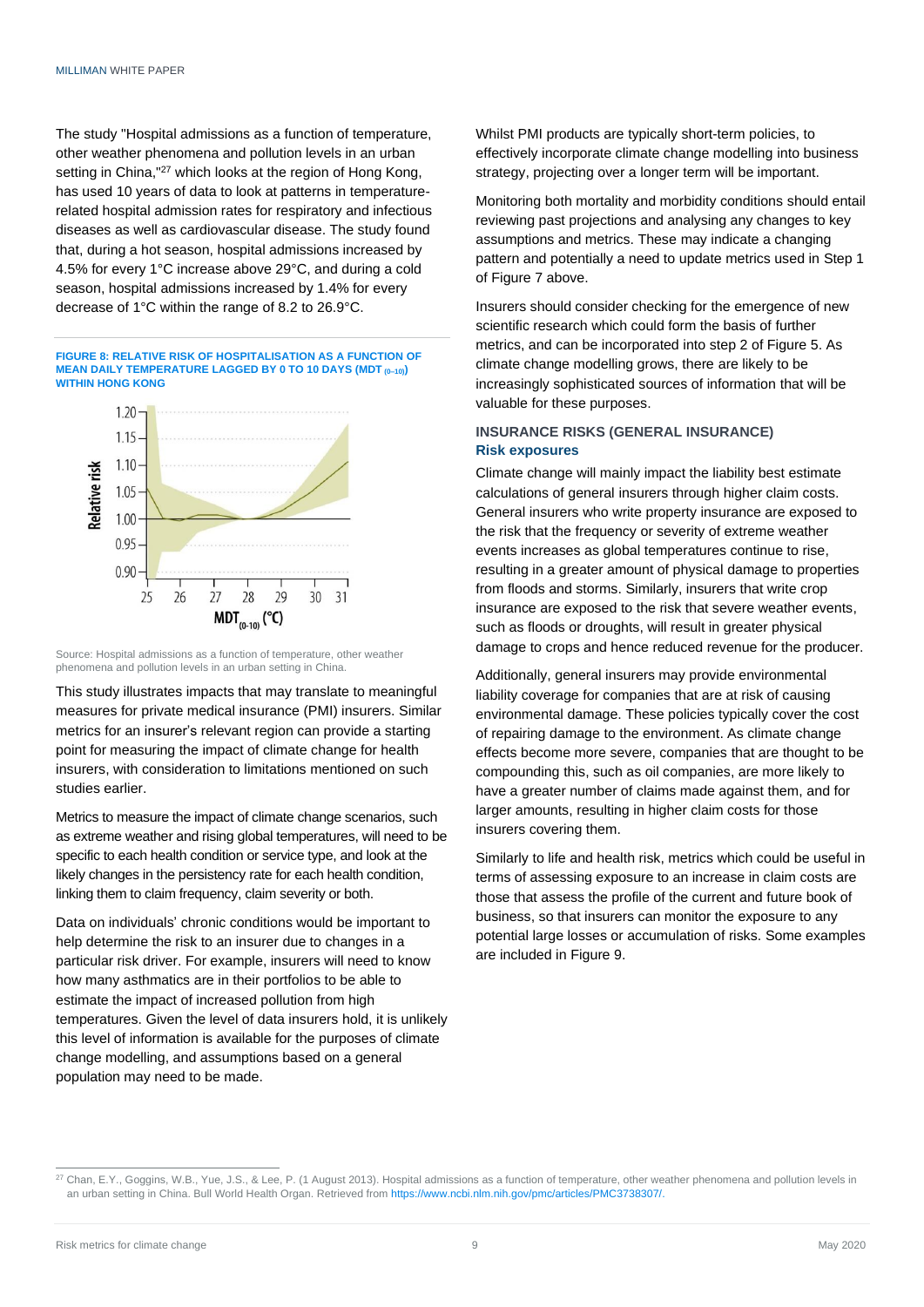#### **FIGURE 9: EXAMPLE METRICS USED TO MEASURE RISK EXPOSURE IN GENERAL INSURANCE (GENERAL) PORTFOLIOS**

| Composition of<br>book by<br>geography    | Distribution of book by territory or state in order to indicate<br>the proportion of properties based in areas which are at<br>more risk of climate-related extreme weather events. To<br>complement this, data is required on the size of recent<br>losses due to severe weather events in each of the<br>territories or states where business is written. Information is<br>also required on the effects of any mitigation in place (e.g.,<br>flood defences). |
|-------------------------------------------|------------------------------------------------------------------------------------------------------------------------------------------------------------------------------------------------------------------------------------------------------------------------------------------------------------------------------------------------------------------------------------------------------------------------------------------------------------------|
| Composition of<br>book by<br>company type | Distribution of book by company type in order to indicate the<br>proportion of companies that may be exposed to higher risks<br>of causing environmental damage, which leads to further<br>climate change. To complement this, information is required<br>on how these firms are mitigating their potential risks.                                                                                                                                               |
| Composition of<br>book by<br>product type | Distribution of book by product type, as some products sold<br>by general insurance companies are more exposed to the<br>effects of climate change (e.g., property insurance).                                                                                                                                                                                                                                                                                   |

#### **Risk scenarios**

The relevant scenarios here are where there is minimal transition and therefore the resulting physical impacts experienced by the world are high.

The metric of interest to firms under this scenario is the increase in claim costs under various weather-related projections.

Firms could use commercially available or bespoke catastrophe models, which simulate thousands of years of plausible potential events applied against a portfolio of properties, to assess the effect that climate change has on their portfolios. With more data emerging on the effects of climate change, firms could use modified models to consider future trends and allow for different scenarios in their catastrophe modelling. Various scenarios firms could consider include:

- An increase in the global average temperature.
- An increase in the global average rainfall.
- An increase in the peak wind speed of storms.
- An increase in the intensity of hurricanes.

Both the leading commercial catastrophe modellers and specialist climate science firms are making progress on adapting simulations that reflect alternative climate assumptions to underpin their frequency and severity distributions at highly local levels.

A key issue for firms, when assessing the different scenarios noted above, is to try to identify how much more frequent the most severe events could become. For example, as a result of the impact of climate change, does a 1-in-200-year event (i.e., an event with a 0.5% probability of occurring each simulated year) now become a 1-in-20-year event (i.e., an event with a 5% chance of annual occurrence)? Measured against a particular

portfolio, we can also consider the increase in the probability of losses. Does a 1-in-200-year loss (a loss amount expected to be exceeded with a 0.5% probability each simulated year) become a 1-in-20-year loss (a loss amount expected to be exceeded in 5% of years)? This will have an impact on the capital requirements for the general insurer, so it is an important factor to consider.

It is important for firms to attempt to understand the link between rising global temperatures and the effect that this increase could potentially have on the amount of damage caused to the environment. The Environmental Defense Fund (EDF) has highlighted this direct link for rainfall,<sup>28</sup> in addition to the damage caused by storms and hurricanes. <sup>29</sup> In particular, it notes that:

- Higher temperatures increase the amount of evaporation. This leads to more moisture in the atmosphere, which results in a higher intensity of rainfall. The EDF estimates that intensity of the rainfall from Hurricane Harvey in 2017 was 15% higher as a result of human-induced climate change.
- Higher intensities of rainfall will lead to increased floods, whilst in the winter it will result in more severe snowstorms.
- Higher global temperatures will also impact the frequency of Category 4 and 5 storms. Warmer oceans fuel storms with water vapour and heat, causing them to intensify quickly. This means storms may bring increased wind speeds and rainfall when they make landfall.
- Higher storm surges are also more likely due to rising sea levels and the high winds during hurricanes which push these waters inland.
- A major factor affecting the destructive power of hurricanes is the amount of time they spend on or near land. Recent hurricanes, such as the Category 5 storm Hurricane Dorian in 2019, are moving much more slowly than before. Traditionally, hurricanes travel at around 10 to 35 miles per hour (generally more slowly in latitudes farther south). Dorian crawled at 1.2 miles per hour for an extended period, causing more than USD 3.4 billion in damages over two days in the Bahamas. Had it done the same near, say, Miami (a relative stone's throw away), the property damage would have been many times worse.

Insurers with exposure to areas often affected by floods, hurricanes and other weather storms should consider monitoring metrics such as projected temperatures in those geographies and projected intensity of rainfall. They should also examine their books of business to measure the percentage exposure to sustained temperature increases.

Firms could also use the scenarios that have been set out in the IPCC's fourth assessment report $30$  as a basis for any analysis. The report covers a range of scenarios incorporating temperature and sea level rises.

<sup>&</sup>lt;sup>28</sup> EDF. Extreme weather gets a boost from climate change. Retrieved 15 May 2020 from [https://www.edf.org/climate/climate-change-and-extreme-weather.](https://www.edf.org/climate/climate-change-and-extreme-weather)

<sup>&</sup>lt;sup>29</sup> EDF. How climate change makes hurricanes more destructive. Retrieved 15 May 2020 from https://www.edf.org/climate/how-climate-change-makes-hurricanes-more-destructive.

<sup>30</sup> IPCC (2007) Climate Change 2007: Synthesis Report. Contribution of Working Groups I, II and III to the Fourth Assessment Report of the Intergovernmental Panel on Climate Change [Core Writing Team, Pachauri, R.K and Reisinger, A. (eds.)]. IPCC, Geneva, Switzerland, 104 pp.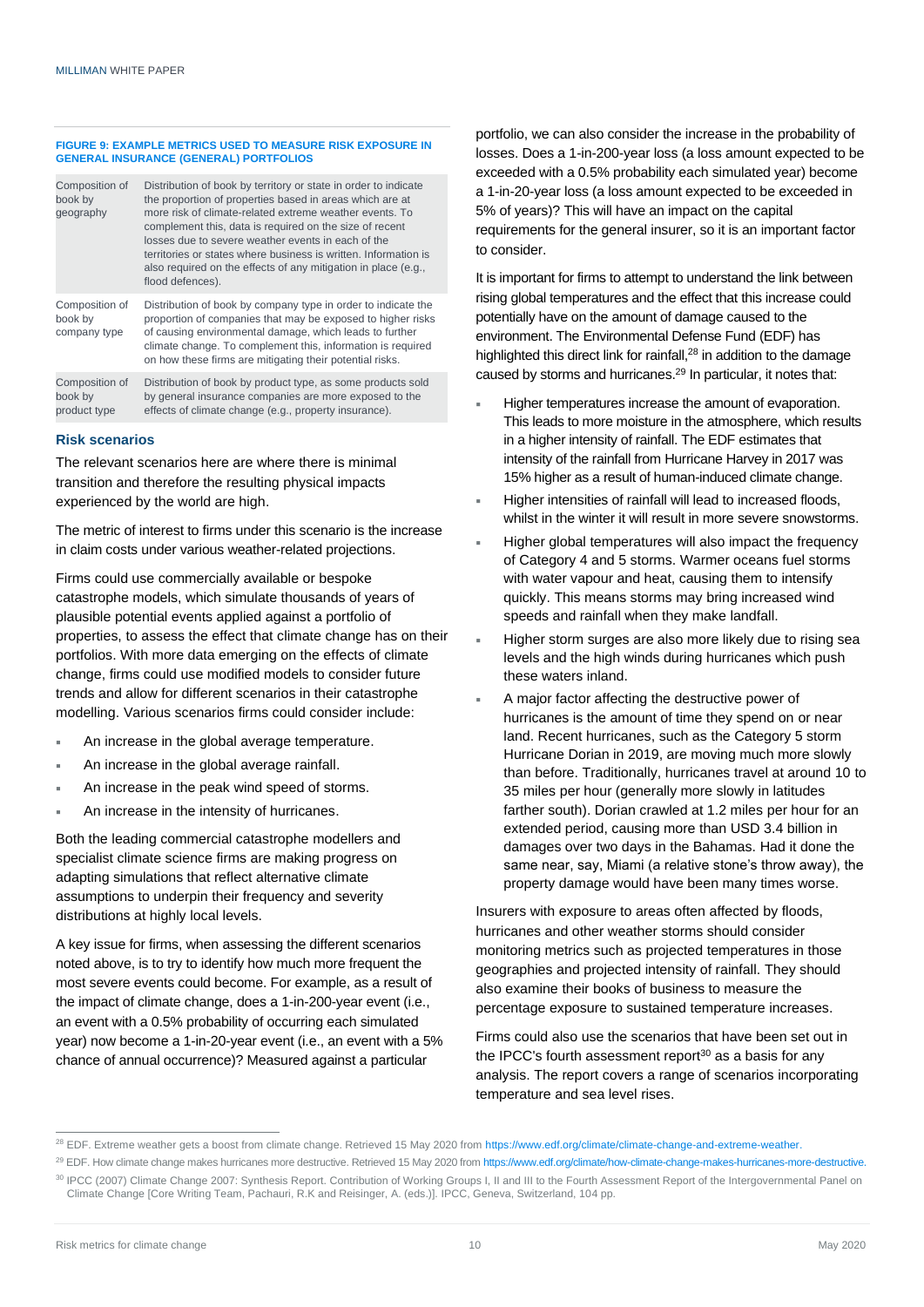Under each of the scenarios above, firms could assess the effect that different stresses have on their claim costs and hence their Technical Provisions, Own Funds and Economic Capital.

Firms could also consider standard metrics related to catastrophe modelling, such as the occurrence exceedance probability (OEP) and the aggregate exceedance probability (AEP). They enable firms to assess the probability of a level of loss occurring from a single large event, and the probability that the aggregate loss in a given time period exceeds a certain amount, respectively.

Firms can monitor these metrics over time to assess how their risks have developed. Temperature increases assumed in their scenarios can also be monitored against actual temperature increases over time, so that firms can recalibrate any assumptions that they are using for their modelling.

It is more important though for firms to assess these metrics on a forward-looking basis, to ensure that they manage their risks when underwriting new business and they are not overly exposed to the effects of climate change. This will assist insurers in managing their current exposure and preferred target levels of total exposure.

## **OPERATIONAL RISKS Risk exposures**

A final place in which risks could arise is the area of operational risk. Key impacts from the physical risks of climate change include issues such as disruption to supply chains or service providers and more frequent business interruption. The latter could arise due to aforementioned issues with suppliers and counterparties, or if more frequent and severe weather events make certain business locations inaccessible in the short or long term.

Metrics to monitor in this area are therefore those which:

- Identify the company exposure to business locations that are particularly vulnerable to business interruption or displacement from climate issues.
- Identify the exposure to suppliers and providers that are geographically based in areas which are at particularly high risk.
- Identify the extent of diversification in the above two areas.

Such metrics would help the firm identify its exposure to future climate-related business interruption, which will then indicate the extent to which mitigation actions such as improving operational resilience, or diversification of suppliers and business locations, are required. To support the development of such metrics, climate data on the relative risk of flooding, storms and warming by geography is key. For general insurers, metrics already monitored with respect to the insurance portfolio could be useful in this context.

On the transition risk side, key risks might include:

- Risk of legal challenges in response to climate-related failures by companies. Such failures might include failure to mitigate climate risks, to adapt to climate change or to disclose material financial risks from climate change.
- Risk of reputational or brand damage if products, actions and external disclosures do not keep pace with regulator, government, consumer and investor expectations.
- Increased expense outgo associated with complying with new regulation and investing in new technology.
- Introduction of new risks through the use of new technology.

These types of risks are slightly more complex to monitor, in that it is unlikely that an insurer will be able to condense them down to single numerical indicators of risk emergence or risk exposure. Instead, risk monitoring is likely to be qualitative and based on expert judgement. For example, in the area of reputational management, firms might carry out surveys to ascertain the extent to which opinion of their brands or certain actions are favourably viewed. Indeed, the disclosure of positive and successful action by a firm with respect to climate change is a key way in which reputational risks arising from climate change can be managed and mitigated.

## **Conclusions**

In summary, there are a number of key areas in which firms can monitor appropriate metrics to assess the extent of their exposure to climate risks, as well as the emergence of these climate risks. When developing physical risk metrics, the use of climate data and science is key, as is the ability to link this data to the relevant insurance risks. Where data is not always available, expert judgement overlay is required, both from insurance risk expert and climate expert perspectives. With respect to the latter, external sources of data and judgement may be required.

When thinking about the softer, less tangible drivers of transition risks, qualitative data and monitoring may be more appropriate than numerical metrics.

Firms should ensure that they focus on reviewing and refining metrics, given that this is a rapidly developing area of risk management, and that best practices will emerge over time. This is particularly key given the "new" and evolving nature of this risk, and the fact that transition risks can emerge rapidly. Firms can utilise the metrics they develop to specify appropriate actions to remediate any current discrepancies with risk appetite.

Surrounding all of this work is the need for firms to also focus on disclosure of metrics to encourage market understanding of risks and avoid a disorderly transition, in line with regulatory expectations.